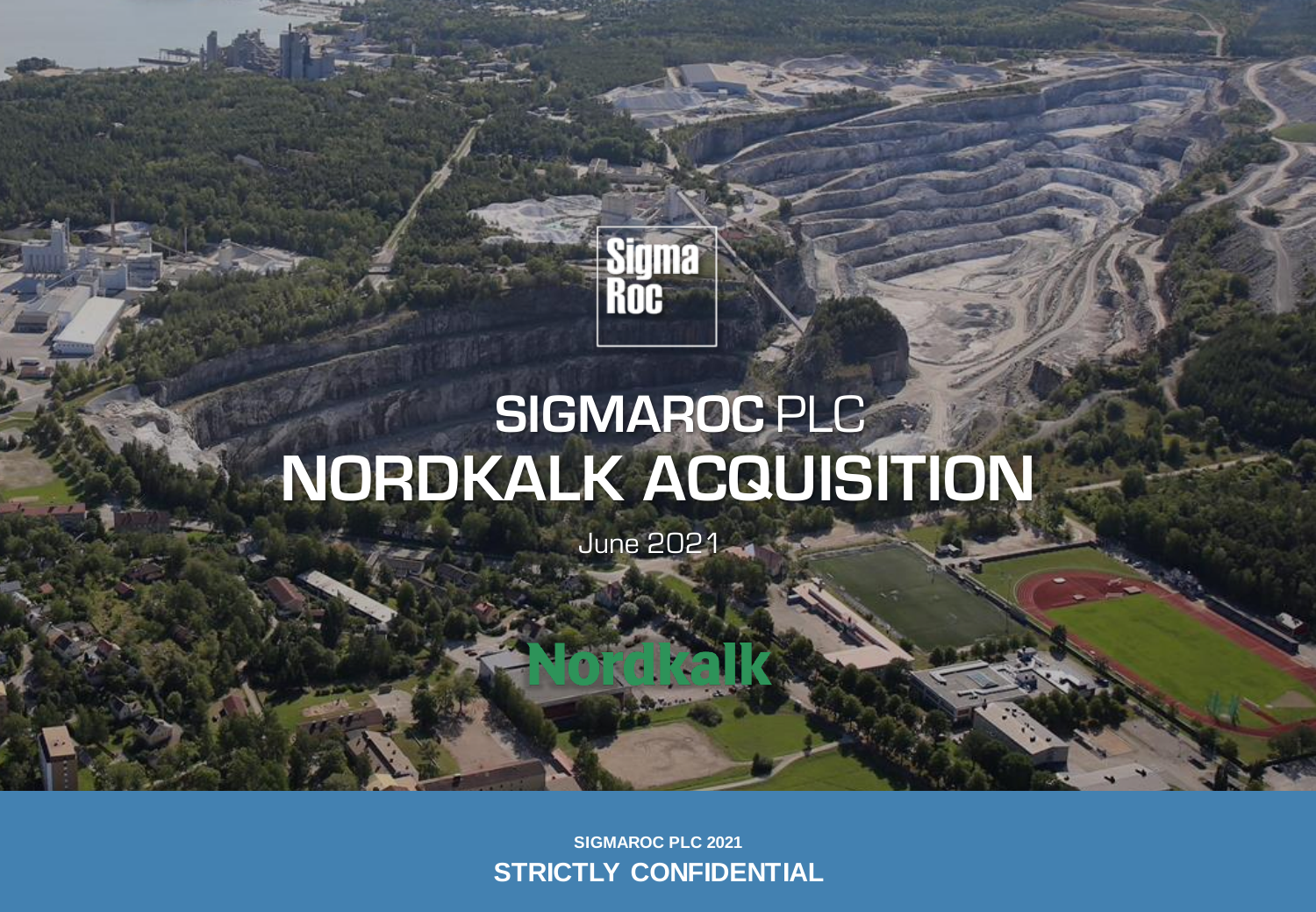The information contained in these slides and the accompanying oral presentation (together, the "Presentation") have not been approved by an authorised person within the meaning of the Financial Services and Markets Act 2000 ("FSMA"). If any person is in any doubt as to the contents of this Presentation, they should seek independent advice from a person who is authorised for the purposes of FSMA and who specialises in advising in investments of this kind. The information contained in this document does not purport to cover all matters that may be relevant for the purposes of considering whether or not to make any prospective investment and is not intended to provide, and should not be relied upon, for accounting, legal or tax advice. This Presentation is supplied to you solely for information.

The information contained in this Presentation has been prepared by and is the sole responsibility of the directors of SigmaRoc plc (the "Company").

Please note that the information in this Presentation has yet to be announced or otherwise made public and as such constitutes inside information for the purposes of Article 14 of the Market Abuse Regulation (596/2014/EU) ("MAR") and the Criminal Justice Act 1993. You should not therefore deal in any way in the securities of the Company until after the formal release of an announcement by the Company as to do so may result in civil and/or criminal liability. The publication, distribution or communication of the Presentation is taking place for the purpose of a 'market sounding' in accordance with MAR. Recipients of the Presentation have been requested to, and have confirmed that: (a) where the market sounding is being conducted by recorded telephone lines or audio or video recording, they have agreed to the recording of any such communication; (b) they are the person entrusted by the potential investor to receive the market sounding; and (c) they have agreed to receive the market sounding in the knowledge that they will be receiving information that the Company considers to be inside information for the purposes of Article 11(5)(a) of MAR and that, in accordance with Article 11(7) of MAR, they are required to assess for themselves whether they are in possession of inside information and when they cease to be in possession of inside information.

The Presentation and any further confidential information made available to any recipient, either orally or in writing, must be held in complete confidence and documents containing such information may not be reproduced, used or disclosed without the prior written consent of the Company. The Presentation shall not be copied, published, reproduced or distributed in whole or in part, to any other person, for any purpose at any time. This Presentation is only being given to persons reasonably believed by the Company to be: [A] in the United Kingdom both [1] investment professionals within the meaning of article 19(5) of the Financial Services and Markets Act 2000 (Financial Promotion) Order 2005 (the "Order") or high net worth companies, unincorporated associations etc. falling within Article 49(2) of the Order and (2) persons who are "qualified investors" within the meaning of Article 2(e) of the Prospectus Regulation (Regulation (EU) 2017/1129) as it forms part of the law of England and Wales by virtue of section 3 of the European Union (Withdrawal) Act 2018 ("EUWA") (as modified by or under the EUWA or other domestic law from time to time) or (B) in member states of the European Economic Area only to Qualified Investors within the meaning of Article 2(e) of the Prospectus Regulation (Regulation (EU) 2017/1129) or (C) persons to whom it may otherwise be lawfully communicated, (all such persons in sub-paragraphs (A), (B) and (C), together being referred to as "Relevant Persons"). This Presentation is only being sent to persons reasonably believed by the Company to be Relevant Persons. If you are not a Relevant Person (i) you should not have received this Presentation and (ii) you mustreturn this Presentation to the Company or destroy it immediately and take no other action.

The Presentation does not constitute an advertisement, prospectus or listing particulars relating to the Company; it has not been approved by the London Stock Exchange plc or the Financial Conduct Authority, nor does it constitute or form part of any offer, invitation, inducement or commitment to, sell, issue, or any solicitation of any such offer or invitation to subscribe for, underwrite or buy, any shares in the Company or any of its affiliates to any person in any jurisdiction, nor shall it nor any part of it, nor the fact of its distribution form the basis of, or be relied on in connection with, or act as any inducement to enter into any contract or investment decision in relation thereto.

No reliance may be placed for any purpose whatsoever on the information contained in the Presentation or any assumptions made as to its completeness, accuracy or fairness thereof, nor does the Company, Peel Hunt LLP ("Peel Hunt"), Liberum Capital Limited ("Liberum"), Numis Securities Limited ("Numis"), Strand Hanson Limited ("Strand Hanson") nor any of their respective existing or proposed members, directors, officers, employees, agents, affiliates, representatives or advisers or any other person accept any obligation or responsibility to update, correct any inaccuracies in, or keep current the information contained in this document. The information contained in the Presentation, which has not been independently verified, is confidential and for background purposes only and is subject to further verification, updating, revision and amendment and completion without notice. This Presentation does not purport to be all-inclusive or to contain all the information that an investor may desire to have in evaluating whether or not to make an investment in the Company. You are encouraged to seek individual advice from your personal, financial, legal, tax and other advisers before making any investment or financial decisions, subscribing for or purchasing any securities.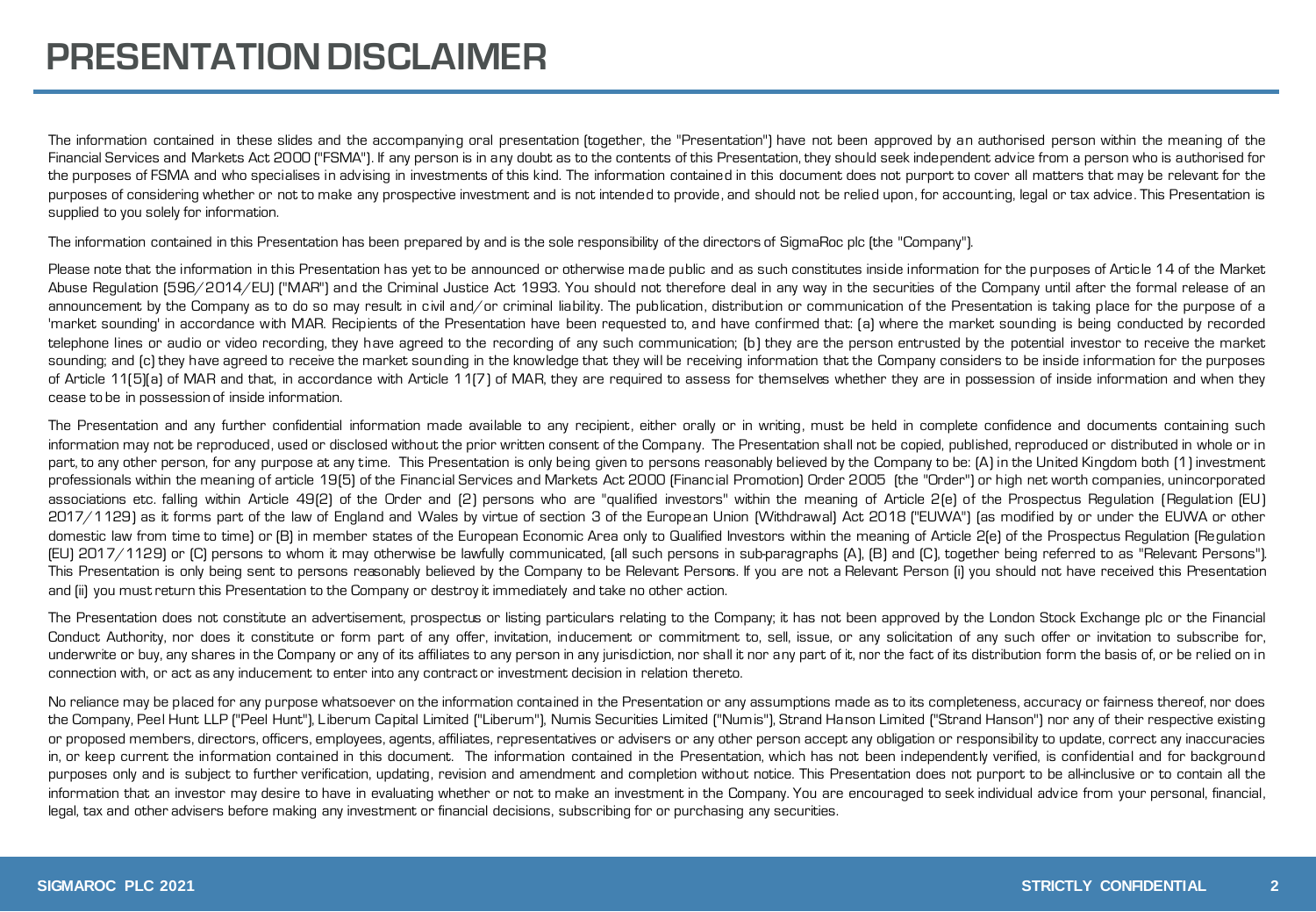Certain statements in the Presentation are forward-looking statements, and the Presentation itself has been based upon a number of assumptions, forecasts and projections of the Company which by their nature are forward looking. Forward-looking statements are typically identified by the use of forward-looking terminology such as "believes", "expects", "may", "will", "could", "should", "intends", "estimates", "potential", "anticipate", "plans" or "assumes" or similar expressions, or by discussions of strategy that involve risk and uncertainties. By their nature, forward-looking statements, assumptions, forecasts and projections involve a number of risks and uncertainties, and in some cases are based on estimates and incomplete information, that could cause actual results or events to differ materially from those expressed or implied by the forward-looking statements or by the Presentation as a whole. These risks and uncertainties, and the impact they have on the assumptions, forecasts and projections contained in the Presentation, could adversely affect the outcome and financial effects of the plans and events described herein.

Please note that the information on Nordkalk Oy Ab and its subsidiaries ("Nordkalk") which has been provided in this presentation is largely based upon the information which Nordkalk has itself provided to the Company in a management presentation dated May 2021. Due diligence on Nordkalk is ongoing for the purposes of the transaction. Whilst the Company confirms that it has accurately reproduced the information provided to it by Nordkalk, it cannot give any representations or warranties as to the accuracy of this information, which is the responsibility of Nordkalk. In particular, the financial information provided by Nordkalk has been relied upon by the Company for assessing the effects the transaction will have on the enlarged group's position (for example, figures relating to earnings per share, EBITDA, market capitalisation and so on). These figures therefore represent the Company's own assessment of the position using the information provided to it. The Company has relied upon the accuracy of the information provided to it by Nordkalk. Financial due diligence is ongoing on both Nordkalk and the Company and these figures may be subject to change pending the financial adviser's and auditor's final reports on the same.

No undertaking, assurance, representation or warranty, express or implied, is made or given by or on behalf of the Company, Peel Hunt, Liberum, Numis or Strand Hanson or any of their respective existing or proposed members, agents, affiliates, representatives, advisers, employees or directors or any other person as to the accuracy, completeness or fairness of the information or opinions contained in this document and no responsibility or liability is accepted by any such person for any loss however arising from any use of, or reliance on, or in connection with, this Presentation or its contents or otherwise arising in connection therewith. Notwithstanding this, nothing in this paragraph shall exclude liability for any such undertaking, assurance, representation or warranty made fraudulently.

The distribution of this document in certain jurisdictions may be restricted by law and therefore persons into whose possession this document comes should inform themselves about and observe any such requirements or restrictions. Any such distribution could result in a violation of the law of such jurisdictions.

Neither this document nor any copy of it should be distributed, directly or indirectly, by any means (including electronic transmission) to any persons with addresses in Australia, Canada, Japan, the Republic of Ireland or the Republic of South Africa or distributed to Australia, Canada or Japan or to any national, citizen or resident thereof or any corporation, partnership or other entity created or organised under the laws thereof, or in any other country outside the United Kingdom where such distribution maylead to a breach of any legal or regulatory requirement.

The securities referred to in this presentation have not been and will not be registered under the US Securities Act of 1933, as amended (the "US Securities Act"), or under any securities laws of any state or other jurisdiction of the United States of America (or any of its territories or possessions) (together the "US") and may not be offered, sold, resold, taken up, exercised, renounced, transferred or delivered, directly or indirectly, within the US, except pursuant to an exemption from the registration requirements of the US Securities Act and/or any other applicable securities laws.

Neither the issue of this Presentation nor any part of its contents is to be taken as any form of commitment on the part of the Company to proceed with any transaction and the right is reserved to terminate any discussions or negotiations with any prospective investors. In no circumstances will the Company be responsible for any costs, losses or expenses incurred in connection with any appraisal or investigation of the Company.

Each of Peel Hunt, Liberum, Numis and Strand Hanson, who are each authorised and regulated in the United Kingdom by the Financial Conduct Authority, are each severally acting exclusively for the Company and are not acting for or advising any other person, or treating any other person (whether or not as a recipient of this Presentation) as their client. They will not be responsible to anyone other than the Company for providing the protections afforded to their clients or for providing advice in relation to the Presentation or any transaction or arrangement referred to in the Presentation.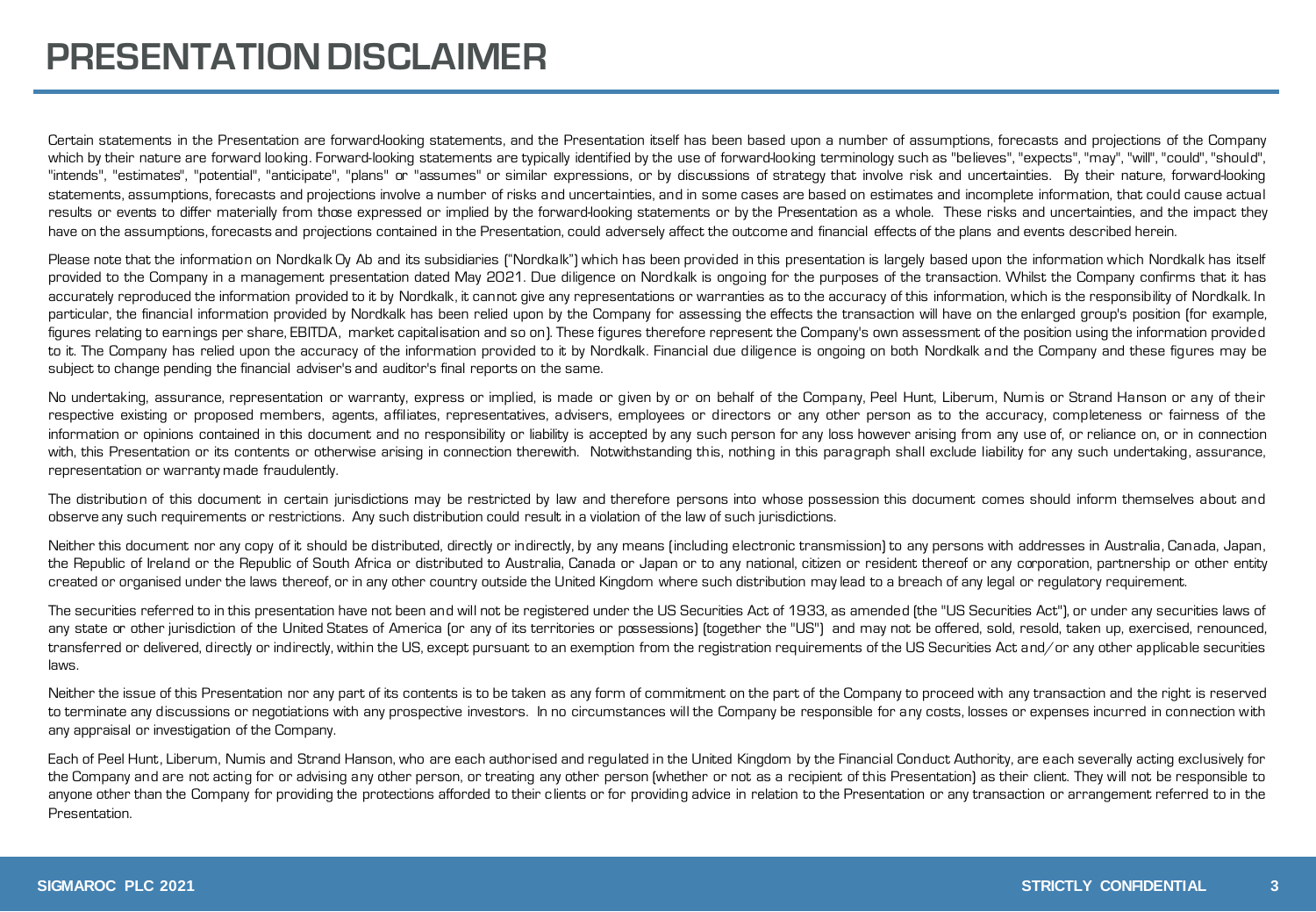## **BUILDING A LEADING SPECIALIST QUARRIED MATERIALS GROUP**

#### **1. Combining two high performing businesses….**

- **E** SigmaRoc has created significant value as a UK and Europe focussed construction materials buy and build vehicle:
	- 5 platforms created through 16 value-enhancing transactions.
	- **6.7x increase in market capitalisation and 3.2x growth in EPS since 2016.**
	- **•** Proven "Invest, Improve, Integrate, Innovate" strategy.
- Nordkalk is an established market leader in limestone products across Scandinavian and North European markets:
	- >120 years of heritage.
	- 23 operating sites with presence in 10 European countries.
	- Consistently delivered > €50m EBITDA over last 10 years.

#### **3. …to build a leading North European specialist quarried materials group….**

- 37 quarries in 9 countries, 76 operations across 13 countries.
- 17.8Mt of annual production, backed by >1Bnt of reserves.
- **Diverse regional and customer base.**
- **Focussed on niche, local markets supported by structural growth**:
	- c.50% sales to construction and infrastructure.
	- c.50% sales to niche industrial mineral markets.
- >2.5Mt annual sales of higher value, tailored products.

#### **2. …through a transformational transaction…**

- SigmaRoc to acquire Nordkalk for €470m:
	- €270m in cash, funded by €300m equity placing.
	- €50m in consideration shares.
	- €150m from new, £305m Group debt facilities.
- Represents a multiple of **7.0x Nordkalk's 2020** adjusted EBITDA.
- **Immediately significantly enhancing to underlying earnings.**
- **Value-added materials boost Group margins.**
- Transaction ROIC > WACC in FY1.

### **4. …that provides a platform for significant value creation**

- Pro forma 2020 revenues of £376m and EBITDA of £83m.
- **Strong progress expected for both businesses in 2021, supported by buoyant demand conditions and vertical integration.**
- **E** Long term organic growth potential underpinned by structural growth, efficiency and synergies created by enlarged platform.
- **Significant ongoing consolidation and infill acquisition opportunities, enabled by target annual FCF of >£60m.**
- Clear sustainability roadmap.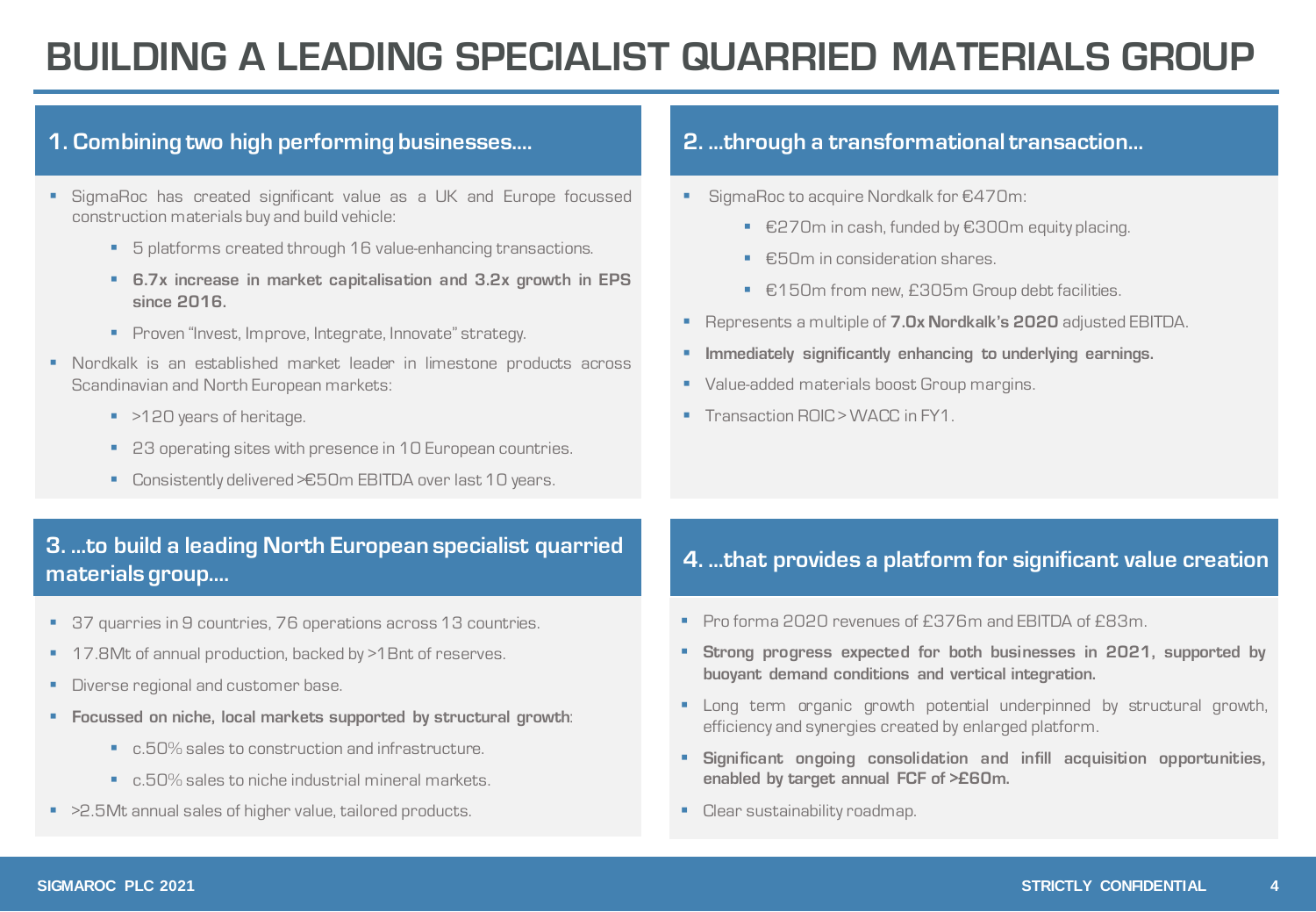### **SIGMAROC – PROVEN, SCALABLE MODEL FOR GROWTH**

Clear track record of both organic and acquisitive growth, with underlying EBITDA increasing by > 430% between FY2017 and FY2020



• Pro Forma calculation of effective EPS assuming full ownership of Ronez in 2016.

• \*\* As at 21 June 2021

Businesses with solid intrinsic value– potential to improve and grow – bought at an attractive valuation.

#### **3.INTEGRATE**

Unlocking synergies by recognising the value of what previous owners built.

**Underlying EBITDA Growth By Type Versus Prior Year** 2017 2018 2019 2020 +31% +60% +17% +21% +9% +10% +12% +4% Acquisition **Organic** 

#### **1.INVEST 2.IMPROVE**

Management motivated to drive growth though operational and financial performance.

#### **4.INNOVATE**

Challenging the status quo to meet social and environmental challenges ahead.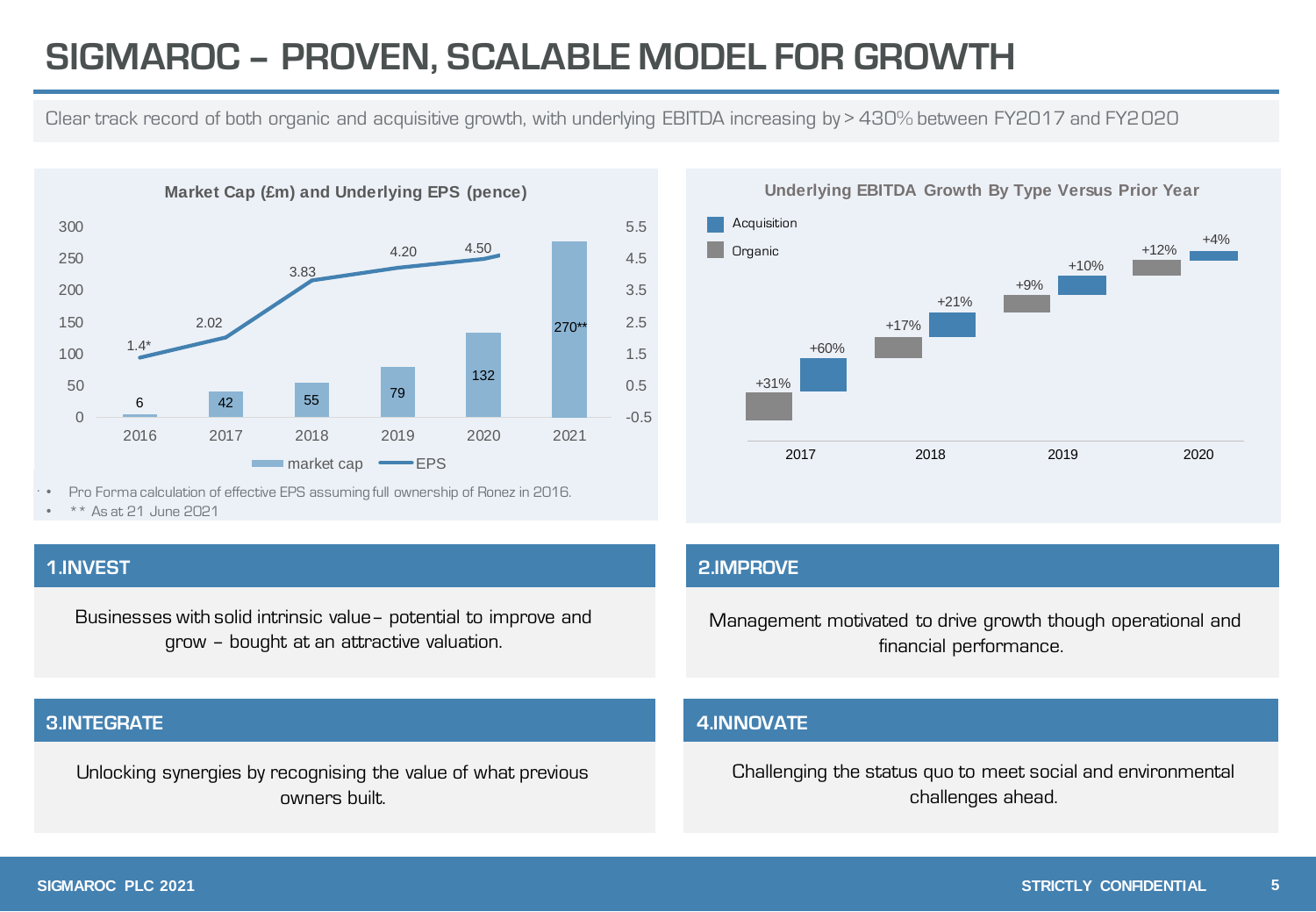### **NORDKALK ADDS A SIXTH PLATFORM TO TRANSFORM FOOTPRINT**

Nordkalk immediately establishes scale and coverage across key Scandinavian and North-European markets

#### **EUROPEAN QUARRIED MATERIALS GROUP**

- 6 Platforms focused on quarried materials and downstream products.
- 37 quarries in 9 countries, 76 operations in 13 countries.
- Total Pro Forma Assets of £740m (2020).\*
- Reserves and resources of over 1bn tonnes.\*\*
- **•** Approximately 1,950 employees (2020).

#### **ACTIVE IN AGGREGATES AND HIGH VALUE QUARRIED PRODUCTS**

- **Group volumes of 17.8Mt of materials per year.**
- 15.2Mt goes into mainstream applications such as construction.
- 2.6Mt used in high value tailored applications such as in metals, pulp, chemical industries.

#### **DYNAMIC NORTHERN MARKETS**

- Well structured Scandinavian markets.
- Prementer on accompany in the manners.<br>■ High dependency on aggregates in all Nordic and Polish markets.
- **E** Further expected growth in demand from construction in all geographic markets.
- Strong demand for higher grade products in Nordic markets.

#### \*Assuming GBP:EUR of 1.1

\*\*Reserve base for SigmaRoc and Nordkalk as at 31.12.2019.

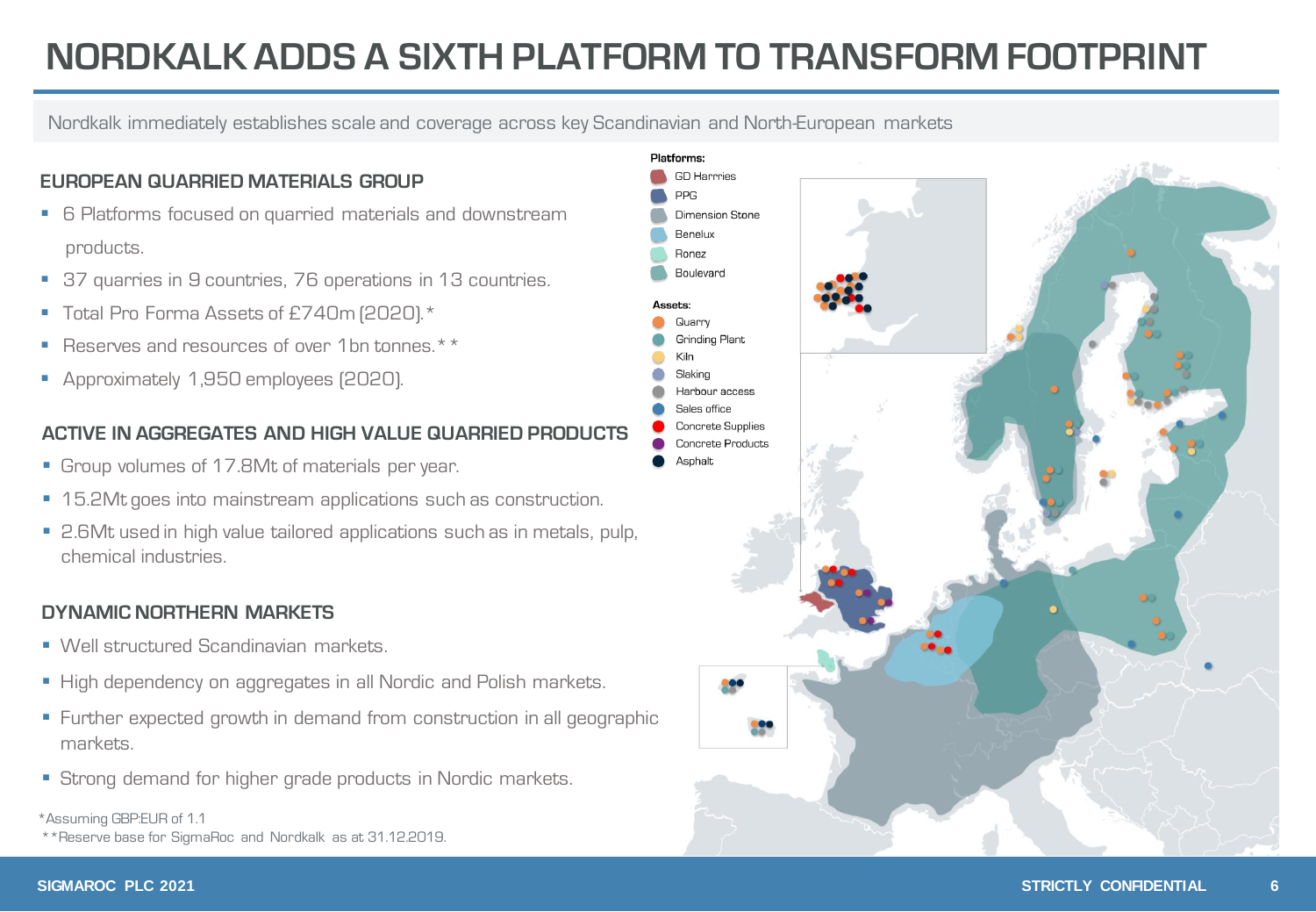## **KEY PRODUCT TRENDS BY MARKET**

### Key growth trends forecast per product and market

**HIGH GRADE LIMESTONE PRODUCTS (EUROPEAN MARKET)**

- The Pulp and Paper market growth forecast of 24% between 2021 and 2026.
- Metals and Mining market growth forecast of 23% between 2021 and 2026.
- Environmental/Agriculture market growth forecast of 25% between 2021 and 2026.
- Chemical market growth forecast of 21% between 2021 and 2026.

**CRUSHED STONE AND DIMENSION STONE (EUROPEAN MARKET)**

- UK construction output forecast to grow by 12.9% in 2021 and 5.2% in 2022.
- **Scandinavian construction industry forecast CAGR of 4% by 2025**
- Polish construction industry forecast CAGR of 6.6% to reach EUR 59.9 Billion by 2024.
- Baltic construction market grew by 15.4% in Q1 2020.
- Natural stone market forecast CAGR of 3.9% to reach USD 48bn globally by 2026.

#### **PRECAST AND CONCRETE (UK & BELGIUM)**

- UK construction output forecast to grow by 12.9% in 2021 and 5.2% in 2022.
- UK infrastructure output forecastto grow by 29.3% in 2021.
- Belgium construction sector forecast to grow by 5% in 2021.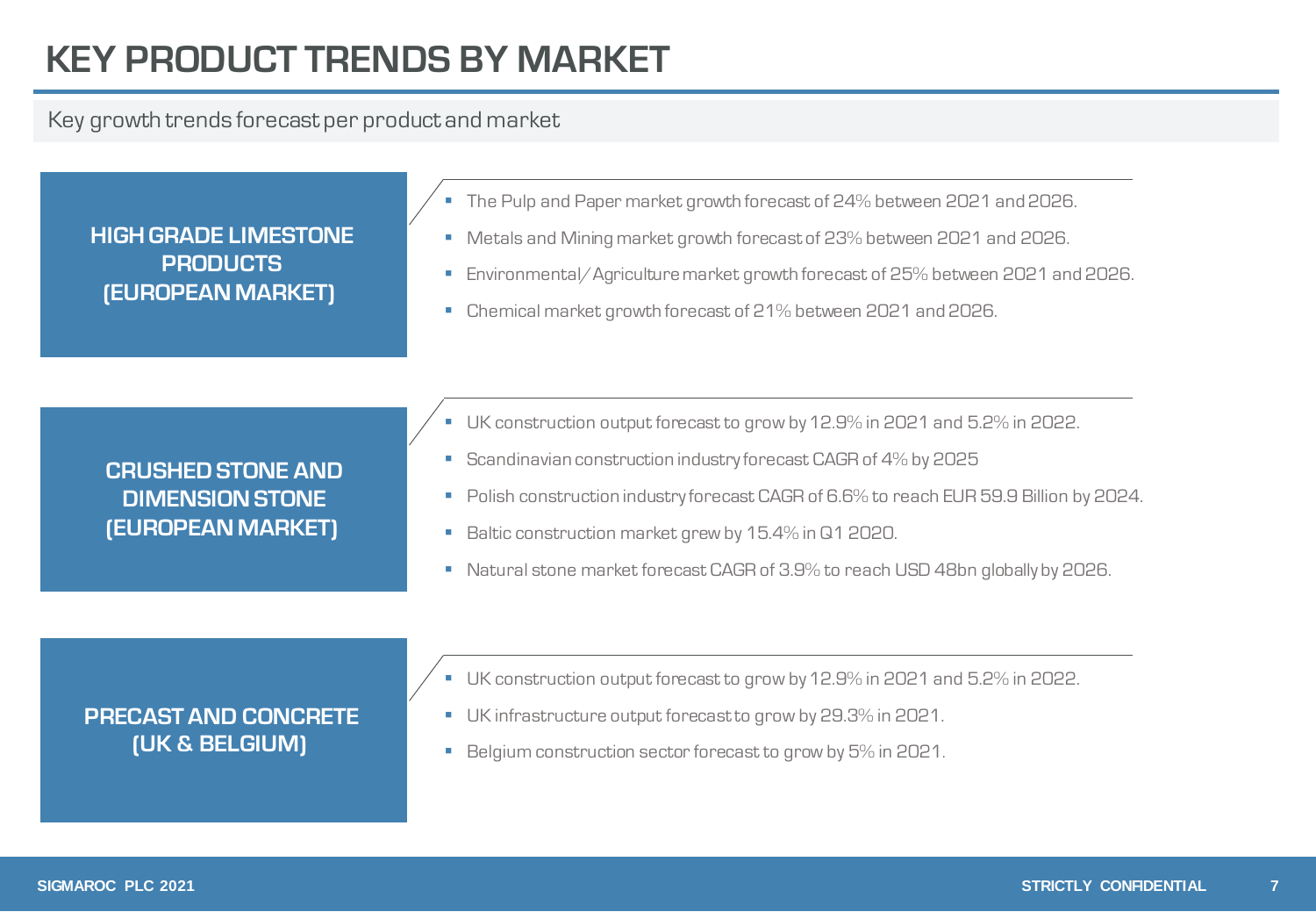### **LIME AND LIMESTONE USAGE OUTSIDE OF CONSTRUCTION**

On a typical breakfasttable, almost all items require limestone – based products in some form

#### PAINT

■ Fine grinded limestone is a large part of the filler and the colour of white paint.

#### MILK

■ Lime is a large ingredient in animal fodder, agrilime boosts the nutrition of the grass the cowis eating.

#### JUICE GLASS

- **E** Lime purifies the glass production; glass contains limestone.
- $\blacksquare$  Up to 1/3 of glass can consist of limestone.
- Its main function is to improve chemical resistance and durability. It also acts as flux in glass manufacturing.

#### LABEL

- The paper and cardboard industries use lime-based pigments and fillers such as GCC.
- The label contains 20-40% limestone.



#### **WATER**

- **E** Lime applications vary from the processing of drinking water to purification of wastewater.
- Nordkalk has a very high market share of lime for drinking water in Sweden, e.g., both Stockholm and Gothenburg cities.

#### **NAPKIN**

**E** Lime purifies the pulp, Lime is a filler in pulp.

#### **CUTLERY**

**·** Lime improves the purity of the steel, removing e.g. sulphur and silica.

#### **VEGETABLES**

■ Agrilime lowers the acidity of the soil, supports nutrient availability and increase the effectiveness of fertilizers, the vegetable is cleaned in drinking water purified by lime.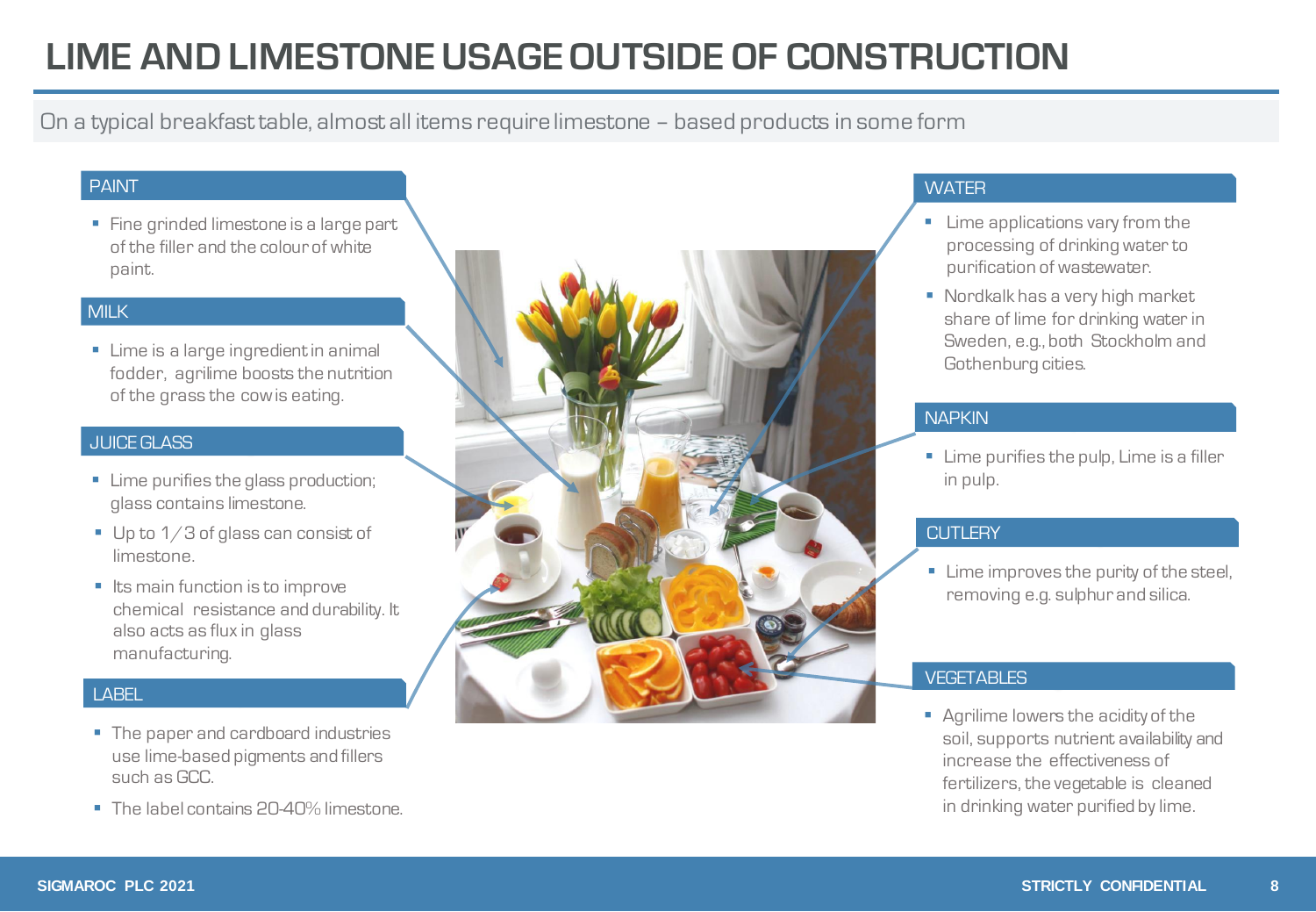## **ACQUISITION RATIONALE: WHY NORDKALK?**

Nordkalk's high performance business fits the strict investment criteria set by the Group

| <b>Self</b>              | $\checkmark$ Long history as an independent business dating back to 1898.                                 |  |  |  |
|--------------------------|-----------------------------------------------------------------------------------------------------------|--|--|--|
| <b>Contained</b>         | $\checkmark$ Presently owned by a financial shareholder.                                                  |  |  |  |
| <b>Asset</b>             | $\checkmark$ 23 quarry sites, 15 grinding plants, 11 kiln sites, 4 slaking plants, 12 wharves.            |  |  |  |
| <b>Backed</b>            | $\checkmark$ Proven reserve base of 262Mt high quality limestone as at 31.12.2019 and further resource.   |  |  |  |
| <b>Unique</b>            | $\checkmark$ Advantageous sales mix based primarily on limestone rather than lime.                        |  |  |  |
| <b>Positioning</b>       | $\checkmark$ Market leader for limestone products in all its key markets.                                 |  |  |  |
| <b>Earnings</b>          | $\checkmark$ Expected to be immediately significantly earnings enhancing in first full year of ownership. |  |  |  |
| <b>Enhancing</b>         | $\checkmark$ Expected to provide opportunity for further earnings improvement.                            |  |  |  |
| <b>Strong</b>            | $\checkmark$ Consistently profitable and cash-generative over past 15 years.                              |  |  |  |
| <b>Financial Profile</b> | $\checkmark$ FY2020 adjusted EBITDA margin at 23.6% with further upside possible.                         |  |  |  |
| <b>Potential for</b>     | $\checkmark$ Potential for better sales mix in higher value limestone-based products.                     |  |  |  |
| <b>Upside</b>            | √ Management actions on production, procurement, pricing to drive profitability.                          |  |  |  |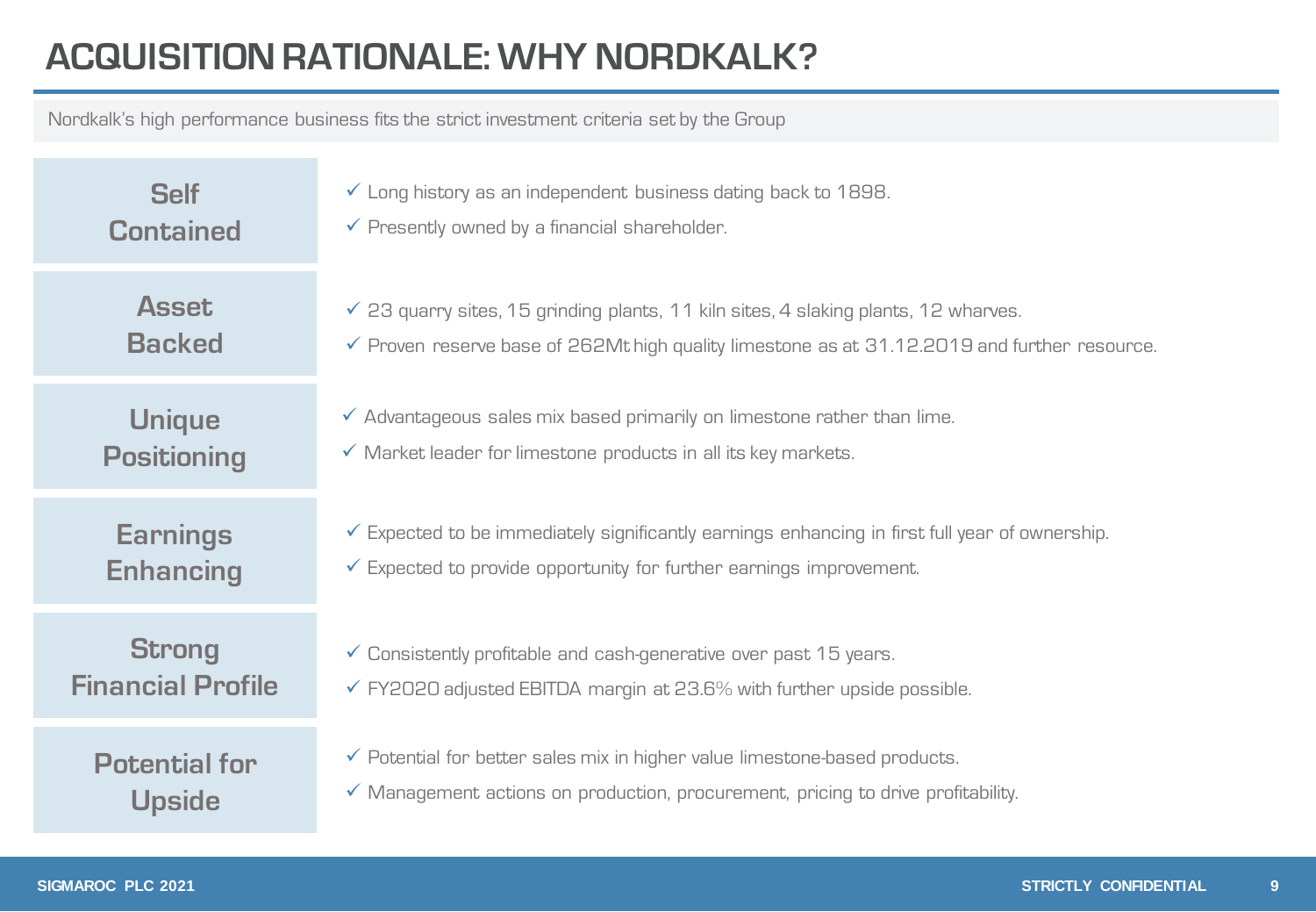### **TARGET WITH STRONG SUSTAINABILITY CREDENTIALS**

Committed to future best practices and sustainability through measurement, analysis, disclosure and improvement



#### ENVIRONMENTAL DE SOCIAL SOCIAL GOVERNANCE

- **cf.** appendix for **CO**<sub>2</sub> absorption.
- **ISO14001 compliance.**
- 145 Ha allocated for protection / restoration.
- 10% of products used for environmental protection such as water treatment, flue gas cleaning and soil improvement as well as binding impurities in industrial processes.
- Replacement of customers' toxic processes with sustainable solutions.
- 80 GWh saved since 2015.
- 13% products based on circular economy.
- Roadmap of fossil free by 2035 and 2045 for kiln operations.



- ISO 18001 and 45001 compliance.
- Up to 42.9% of workforce is female in operating countries.
- Residual process heat used in district heating networks (59 000 MWh replacing 5.9 million litres of heating oil).
- Clean ground-water from mines utilised as drinking water by the surrounding municipalities.
- 76% of purchasing is local with remining from neighbouring areas.



- Certified management systems with external audit.
- **EXECUTED APPROACH STATE** the board.
- Membership of regional and global professional associations.
- GRI and UNSDG linked framework.
- No known cases of corruption or anti-competitiveness.
- Code of Conduct and Supplier Code of Conduct in place with KYC actively used.
- Reporting and public disclosure in line with GRI and reviewed independently by KPMG.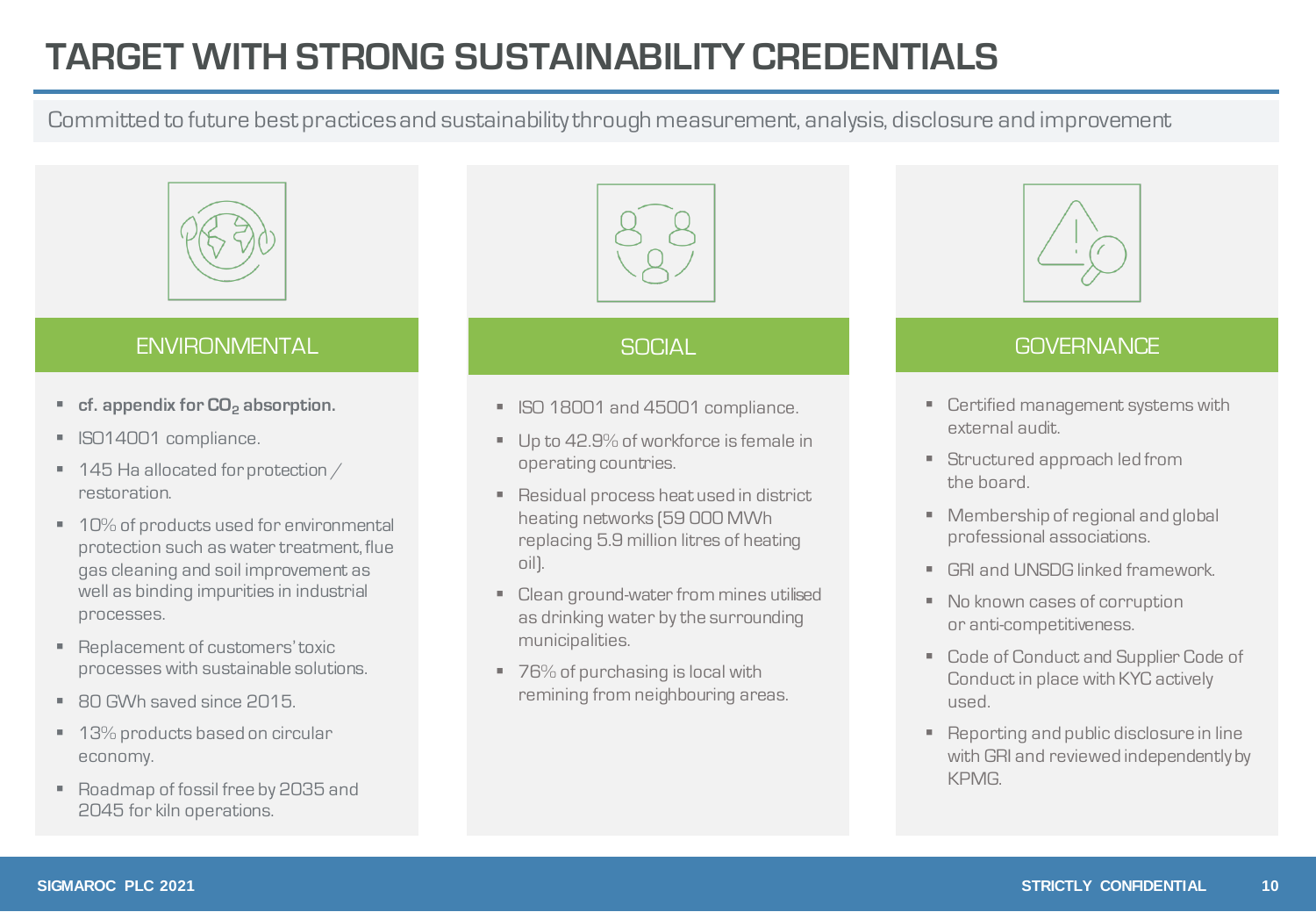### **GROUP OUTLOOK FOR 2021**

#### 2021 performance to date driven by strong market dynamics and management actions

**SIGMAROC TRADING**

- £36.7m revenues in Q1 2021: 12% like-for-like \* increase over the same period in 2020, strong demand across all products and platforms.
- Revenues and EBITDA trends remain in line with expectations.
- Strong margins and cash generation in Q1 2021.

**NORDKALK TRADING**

- Nordkalk generated revenues of EUR 71m in the first quarter, a like-for-like\* increase of 7.6% over the same period in 2020.
- Revenues and EBITDA trends remain encouraging and in line with expectations.
- **Margins remain strong and in line with budgets.**

#### **ENLARGED GROUP OUTLOOK**

- Strong demand outlook across all territories and business segments for the remainder of 2021.
- Margins look to remain in line with current levels despite some pressure on input costs in cement and energy.
- Group well insulated against current environment given high level of vertical integration and localised markets.
- **EXECT:** Further investment initiatives expected for the existing SigmaRoc platforms this year.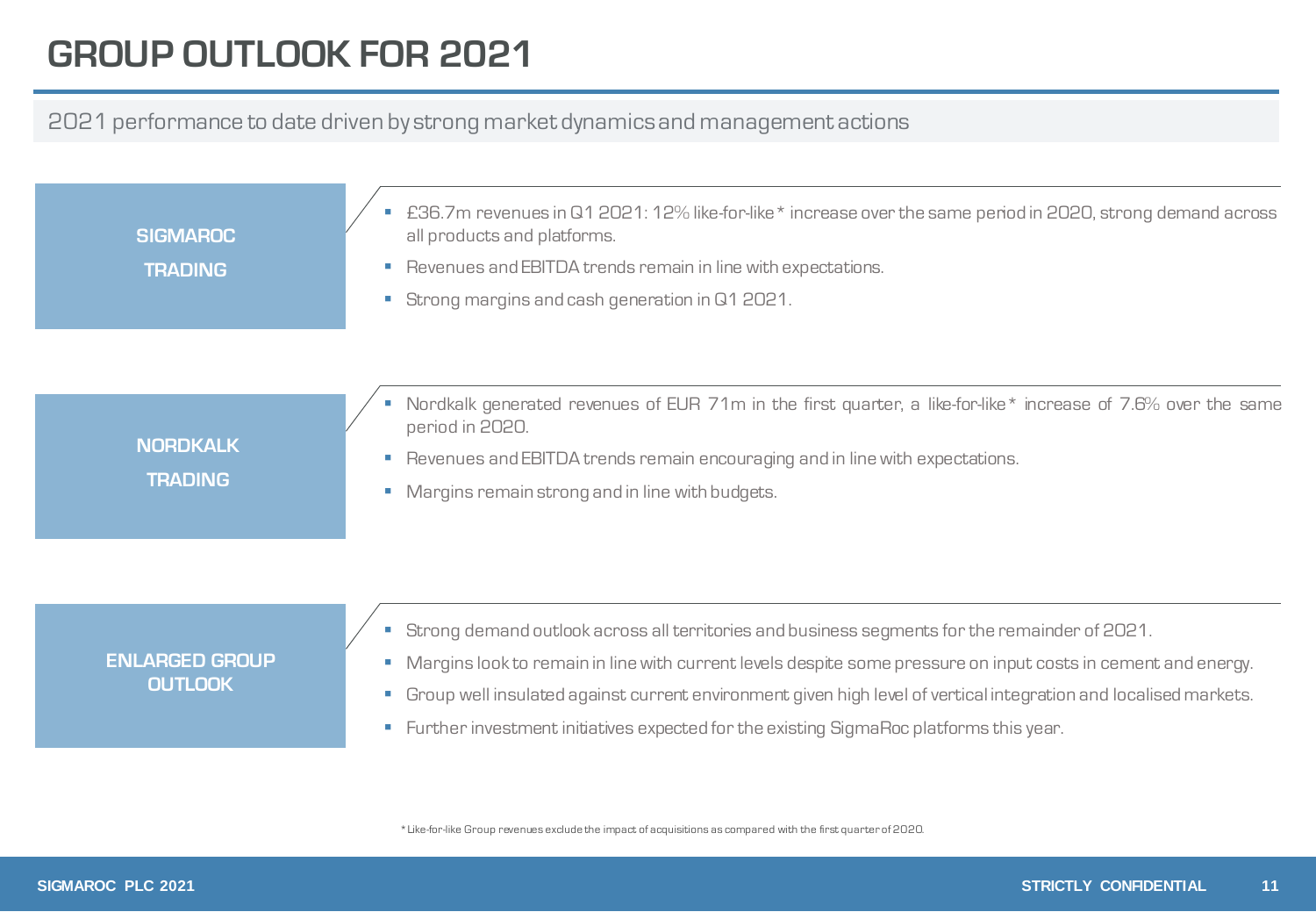## **SUMMARY: SIGNIFICANT & SUSTAINABLE VALUE CREATION**

Addition of Nordkalk transforms the Group, creating a platform for enhanced growth and returns

| <b>BUILDING FROM A</b><br><b>PROVEN</b><br><b>PLATFORM</b>                        | <b>COMPLEMENTARY</b><br><b>BUSINESSES</b>                                                              | <b>CREATES A</b><br><b>LEADING</b><br><b>EUROPEAN</b><br><b>SPECIALIST</b><br><b>MATERIALS GROUP</b>                                 | <b>VALUE THROUGH</b><br><b>INTEGRATION</b>                                                     | <b>LONG TERM</b><br><b>GROWTH</b><br><b>STRATEGY</b>                                                                                                                                        |
|-----------------------------------------------------------------------------------|--------------------------------------------------------------------------------------------------------|--------------------------------------------------------------------------------------------------------------------------------------|------------------------------------------------------------------------------------------------|---------------------------------------------------------------------------------------------------------------------------------------------------------------------------------------------|
| SigmaRochasa<br>clear and proven<br>strategyfor<br>creating<br>significant value. | 2 profitable and<br>cash generative<br>groups, both<br>leaders in their<br>niche localised<br>markets. | Materially scaling<br>geographical<br>footprint, with<br>leading market<br>positions in<br>Europe and a<br>diversified<br>portfolio. | Cross-selling and<br>vertical integration<br>opportunities<br>across the<br>enlarged platform. | Organic growth<br>and margin<br>expansion<br>opportunities<br>backed by<br>structural growth<br>markets.<br>Annual FCF of<br>c.£60m enabling<br>significant<br>investment-driven<br>growth. |

**"BUILDING A LEADING NORTHERN EUROPEAN SPECIALIST QUARRIED MATERIALS GROUP"**